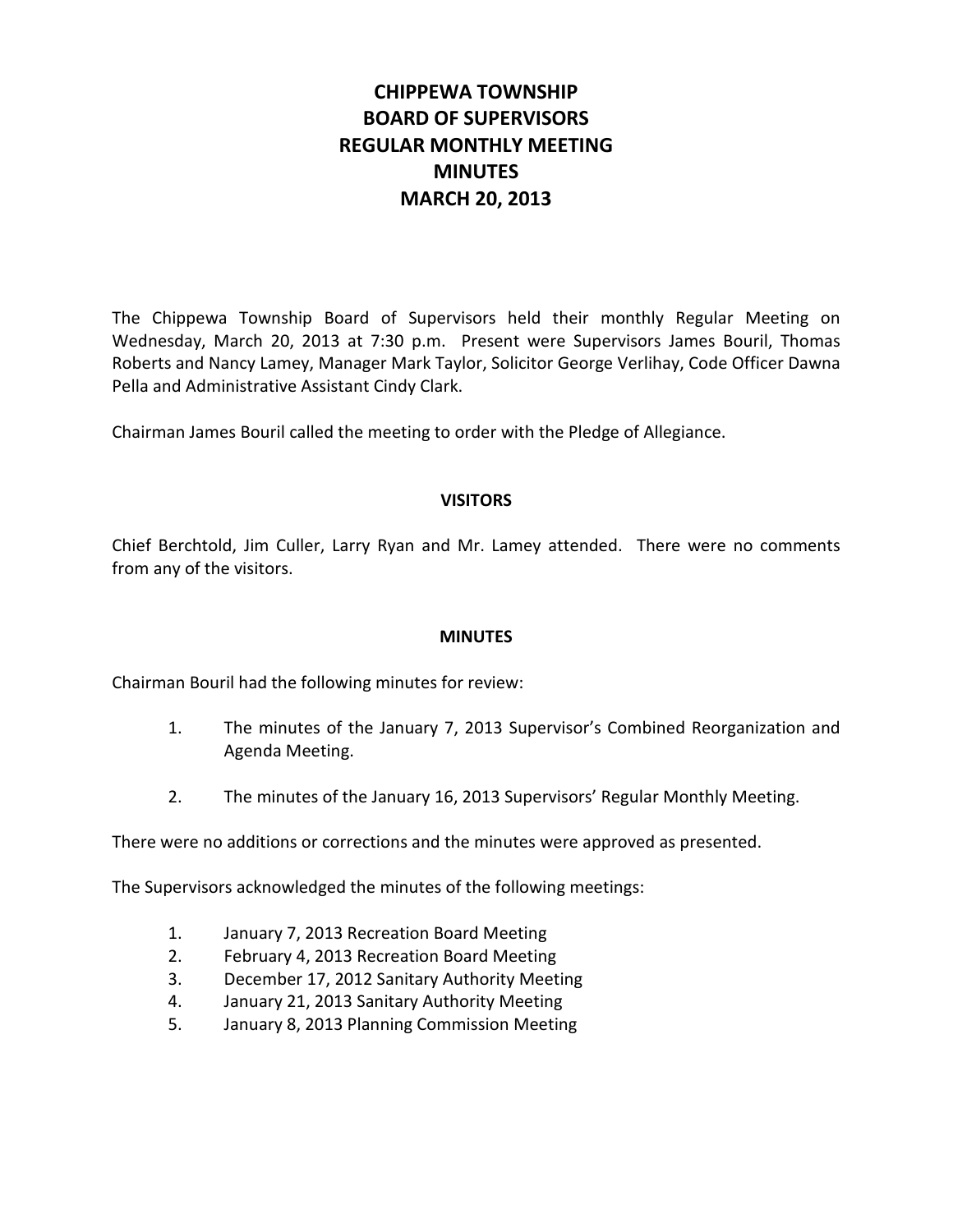#### **ITEMS TO BE ACTED ON**

The following item was presented:

1. C.T.S.A. Land Development:

Manager Mark Taylor said the Planning Commission recommended this contingent on a few items being met. Jim Culler, the reviewing engineer for the plan, submitted a letter to the manager stating that all of the outstanding items have been met. Manager Taylor recommends approving the land development, contingent on any outside agencies.

**\*MS. LAMEY MOVED TO APPROVE** proceeding with the C.T.S.A. land development. The motion was seconded by Mr. Roberts and carried unanimously.

#### **REPORTS**

Mr. Bouril had the following January and February reports for review:

1. Financial 3. Road 5. Real Estate 7. Code 2. Police 4. Wage Tax/OPT 6. Zoning

It was noted that Supervisors had not yet received the January and February Fire reports.

#### **MANAGER'S REPORT**

Manager Taylor had the following items for discussion:

1. Proposed Ordinance Changes:

Manager Mark Taylor said that Chapter 27, regarding signs, was discussed by the Planning Commission and Code Officer Dawna Pella was asked to help with this. Recommendations were made. He asked Solicitor Verlihay to go over this also. Manager Taylor said it is time for advertising and time to set up a hearing on this.

**\*MR. ROBERTS MOVED TO SET** April 17, 2013 as the hearing date for the proposed sign ordinance, with the time being 7:15 p.m. The motion was seconded by Ms. Lamey and carried.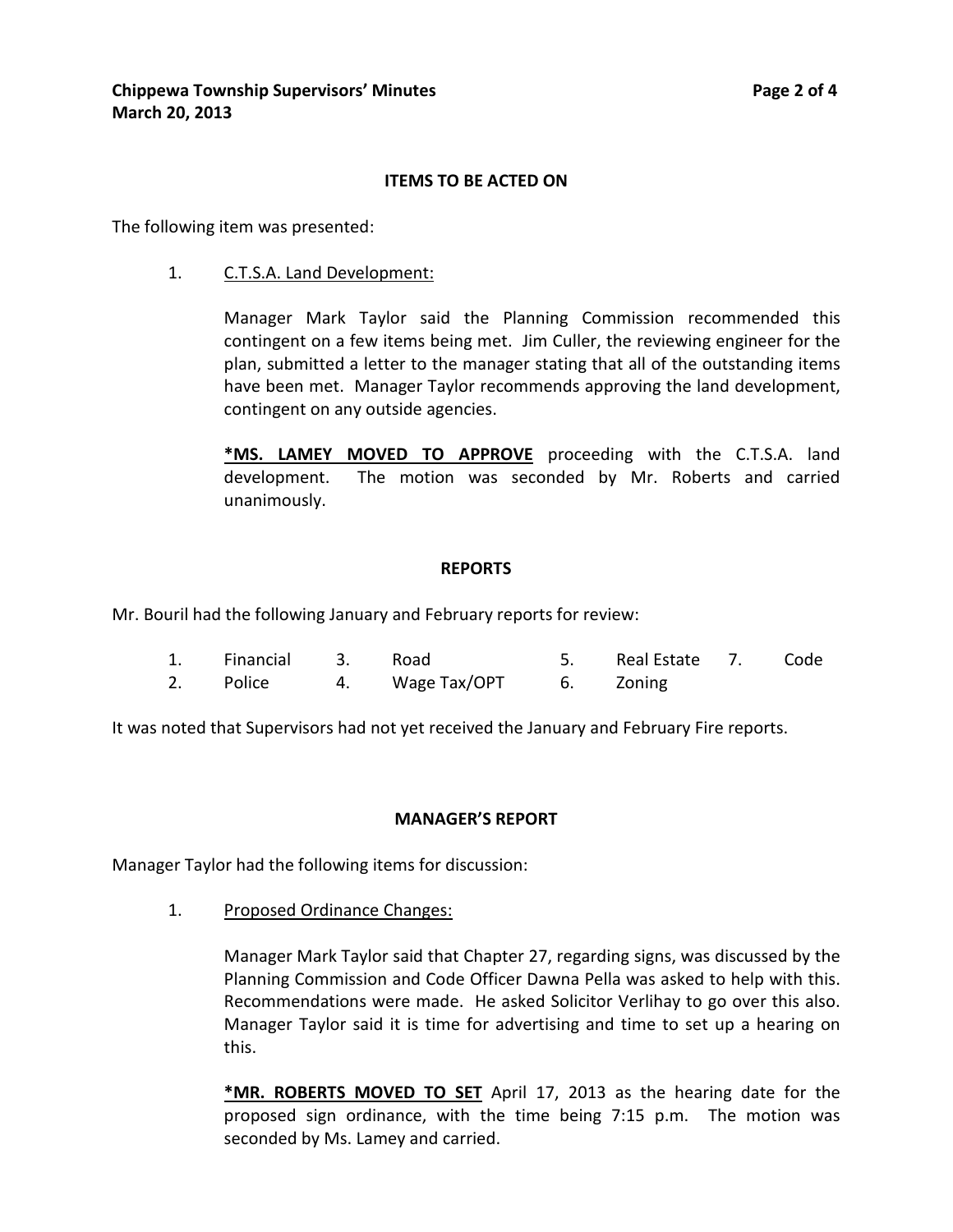## 2. Education:

Manager Taylor reiterated what he had said at the Agenda Meeting regarding both Cindy Clark and Dorinda Roberts attending MS Word and Excel classes at the Community College of Beaver County recently. He noted that the Township paid for this education, both employees are putting what they learned to good use and he added that they both appreciated being given the opportunity to attend the classes. Manager Taylor thanked them for attending. Chairman Bouril said that the Supervisors fully supported this.

## 3. Property Inspection:

Manager Taylor and the Supervisors set a tentative date to take a tour/inspection of Township property, including the street and police departments, the parks and the pool house. He would like for the Supervisors to see how these facilities are set up and wants to address any questions they may have about the properties. The date chosen was April  $3^{rd}$ , at 9 a.m. This tour will be rescheduled if there is inclement weather on that date.

## 4. PennDot/Route 51 Construction Project:

Manager Taylor said there will be some lane restrictions when the Route 51 project continues to Shenango Road. Paving will be done and single strand cable will be installed, also. He said Township crossovers will not be affected, although they may be affected in areas outside the Township. He plans to have the PennDot explanation letter placed on the Township web site so anyone wishing to read about the plan can do so.

## 5. Resolution #2013-6 – Resolution To Open New Account at ESB:

Manager Taylor explained passage of this resolution will allow Linda Rawding to deposit all of her real estate taxes. Currently she is being charged some fees at Huntington. It's set up with the school district already at ESB so this will be more convenient for her to make only one stop. Currently some people pay both taxes with one check, but we will require separate checks now. This will also make her job easier because now she has to split those checks.

**\*MR. ROBERTS MOVED TO ADOPT** Resolution # 2013-6. The motion was seconded by Ms. Lamey and carried unanimously.